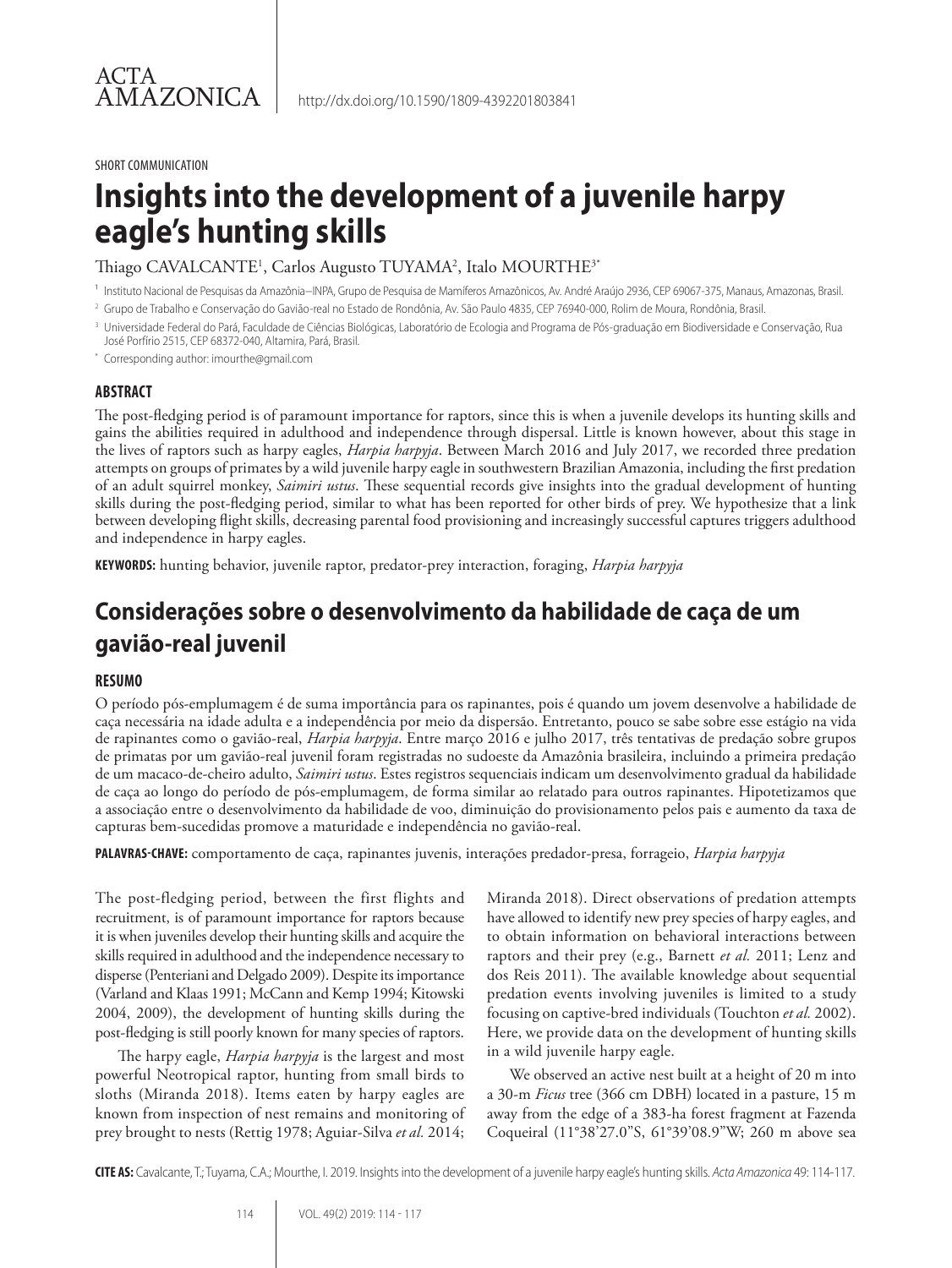level), in Rolim de Moura, Rondônia State, Brazil. The climate is tropical humid (Koppën AW) with mean temperature of 27 °C, and annual precipitation of 1600 - 2400 mm (rainy season: October - May) (SEDAM 2012). The vegetation is Amazonian open ombrophilous forest. Observations were carried out from March 2016 to July 2017. The nest was monitored during the breeding period once a week, up to the 40th week. Subsequent visits occurred biweekly, resulting in a total of 47 observation sessions, and 108 monitoring hours (mean = 2 h 30 min per session).

The study subject was born between April 9<sup>th</sup> and 16<sup>th</sup>, 2016. The chick began wing exercising at around the 12<sup>th</sup> week (first record on July 7<sup>th</sup>, 2016). The first fledge took place at around the  $22<sup>nd</sup>$  week (first record on September  $10<sup>th</sup>$ ,  $2016$ ) and the juvenile was perfectly capable of flying around two weeks later. Seven provisioning events were recorded (last record in the 55<sup>th</sup> week, on April 29<sup>th</sup>, 2017), all of which took place in the nest. Three predation attempts, all of them involving primates, were recorded.

At 1700 h on March 12<sup>th</sup>, 2017 the juvenile was perched 18 m high in a standing-dead tree (ca. 20 m) in the pasture, about 200 m from the nest, and 30 m from the forest fragment edge. It was staring at an unidentified primate group at least 50 m away within the forest. After observing the monkeys for approximately 10-15 min, it took flight towards the group. The dense forest canopy prevented further direct observation, but from the sudden, short (<10 seconds) loud screams emitted by several individuals and the branch agitation it was possible to infer that at least one predation attempt had occurred there. The harpy eagle landed with empty claws on a 25 m high perch in a tree ~80 m away from the departure point.

The second attempt occurred at  $1630$  h on April  $1<sup>st</sup>$ , 2017. The juvenile was on a 25 m high perch and about 150 m away from the nest. There was a small group of 3-4 adult black-faced black spider monkeys (*Ateles chamek*) feeding in a tree close to the fragment edge which the juvenile stared at for about 6 min. The nest tree was approached to search for remains and the juvenile fled to a ~20 m high perch in a tree about 50 m from the nest. From there, it stared alternately at the spider monkeys and the researchers for another 5 min before flying towards the monkeys. Within 4 m from the monkeys, the raptor abruptly changed its direction and flew away. Immediately afterwards, the spider monkeys slowly and silently left the area.

A successful predation attempt occurred at 1730 h on July 1<sup>st</sup>, 2017. The juvenile flew from the forest and over the pasture matrix near the fragment edge carrying an adult bareeared squirrel monkey (*Saimiri ustus*). It perched ~5 m high in an approximately 10 m high *Cecropia* tree. Then, the juvenile flew for about 50 m landing on two relatively low perches (ca. 8-10 m high) close to the forest edge, where it stayed for a few minutes before moving out of sight. This event lasted ~26 min.

Unsuccessful predation is relatively common even among experienced adult harpy eagles (Boinski *et al.* 2003; de Luna *et al.* 2010; Lenz and dos Reis 2011). A possible cause for the unsuccessful outcome during the first attempt was the lastminute vocalization by monkeys during the attack. This kind of startle vocalization can be interpreted as a key instantaneous anti-predator response that creates a moment of hesitation at the very last moment, thus interfering with attack completion (Sargent 1990; Lenz and dos Reis 2011).

The second attempt was one of the first documented interactions between harpy eagles and *Ateles chamek*. A similar behavior was described when a large unidentified eagle tried to attack an equatorial saki (*Pithecia aequatorialis*; de Luna *et al.* 2010). Even adult raptors make several flights before a successful attack (Boinski *et al.* 2003; de Luna *et al.* 2010; Lenz and dos Reis 2011), probably due to visual and anatomical constraints in birds of prey that limit fineadjustments during flights (Land 1999; Shifferman and Eilam 2004). Juvenile raptors may also feel confident to attack adult spider monkeys when they are far away, but quit as they get closer. Harpy eagles usually attack prey averaging 2.6 kg in central Amazonia (Aguiar-Silva *et al.* 2014), but adult spider monkeys can reach up to 9.8 kg (Peres 1994). Therefore, this failure can also be attributed to the junenile's lack of experience. Spider monkeys apparently do not show observable responses to raptors and other flying pseudopredators (van Roosmalen 1985; Mourthé and Barnett 2014). In fact, there are only a few reported cases of spider monkey predation by eagles (Julliot 1994; Miranda 2018). Although it appeared that spider monkeys did not react here, they did immediately retreat from the tree in a manner that corresponds to a known anti-predatory response (Matsuda and Izawa 2008; Mourthé 2011).

In the third attempt, it was not possible to ascertain that the juvenile captured the monkey by itself as juvenile raptors are frequently provisioned by their parents, but there is evidence in favour of the former. Firstly, the prey was practically intact, with the exception of injuries on the head and where the claws had penetrated the body (Figure 1); secondly, the last recorded parental provisioning was on April 29<sup>th</sup>, 2017; and thirdly, the parents had not been observed near the nest since May 13<sup>th</sup>, 2017, strongly indicating that the juvenile hunted the monkey by itself.

The deadly wound to the front of the captured squirrel monkey's head is similar to those reported by Martins *et al.* (2005) and de Luna *et al.* (2010). A necropsy report suggested that cerebral wounds were the cause of death of a bearded saki (*Chiropotes utahicki*) attacked by a harpy eagle in eastern Amazonia (Martins *et al.* 2005). This fatal injury may be important if the prey does not die at the first strike, thus avoiding counterattacks that may result in damage to the raptor (Martins *et al.* 2005). In extreme situations,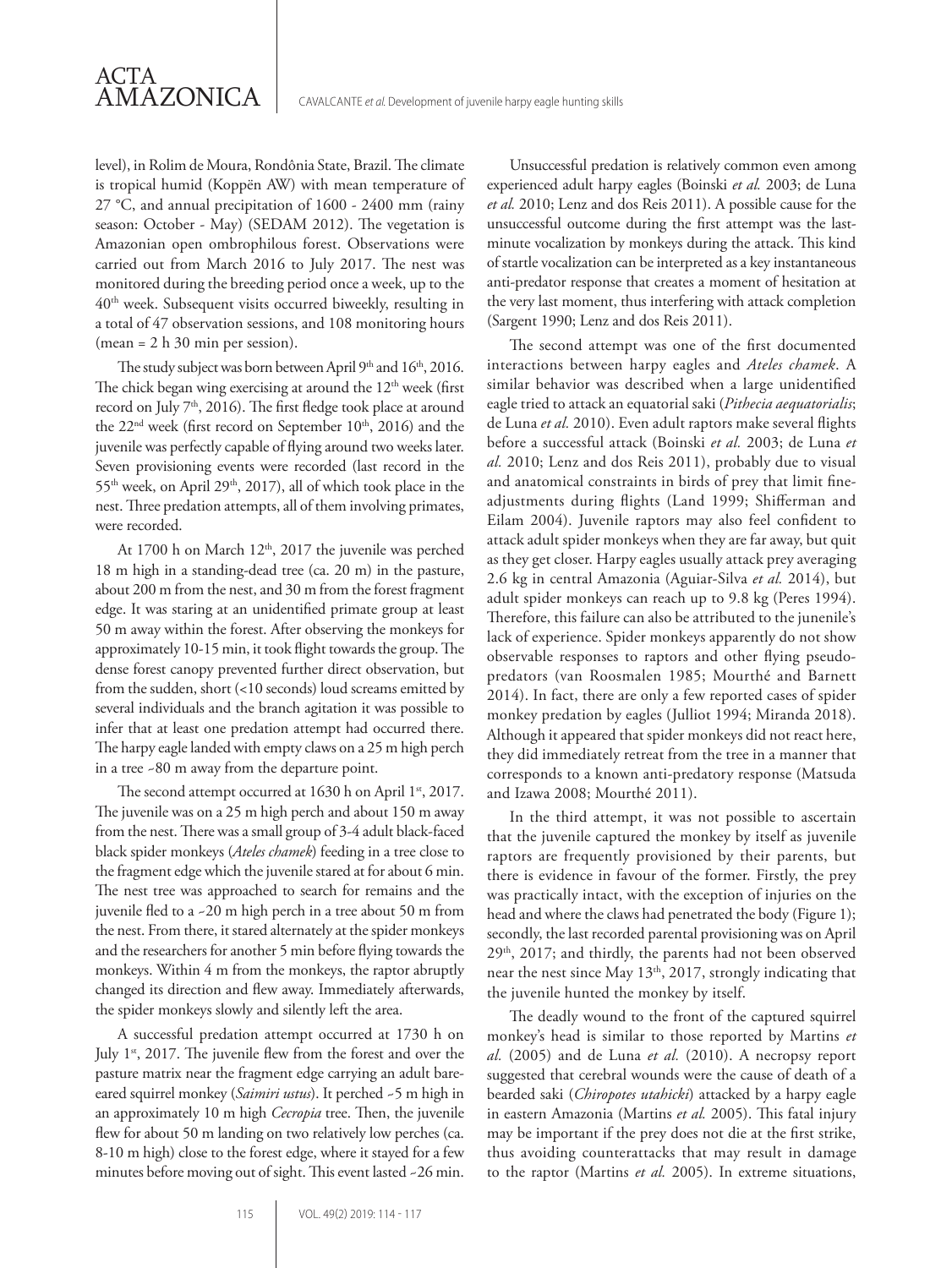

**Figure 1.** Juvenile harpy eagle preying upon a recently captured adult *Saimiri ustus* in a forest fragment in southwestern Brazilian Amazonia. Credit: Thiago Cavalcante. This figure is in color in the electronic version.

failed attacks can be fatal to large raptors (Jones *et al.* 2006). Therefore, it is important to kill the prey as fast as possible after it has been caught.

Capturing primates is not an easy task for an immature harpy eagle due to their anti-predatory behaviors (Ferrari 2009; de Luna *et al.* 2010; Barnett *et al.* 2011; Mourthé and Barnett 2014). Squirrel monkeys exhibit a wide antipredatory repertoire, including vigilance, alarm-calls, changes in group size and habitat use, and the formation of mixed-species groups (Terborgh 1983; Boinski *et al.* 2003). Despite all of these complex anti-predatory strategies, our study subject was able to hunt a monkey before reaching the dispersion age (Muñiz-López *et al.* 2012). The juvenile was seen for the last time approximately six months (January 13th, 2018) after its first assumed successful attack. It possibly dispersed since there were no further sightings on further 15 visits to the nest.

Our study indicates a gradual development of hunting skills by a post-fledging harpy eagle. Various raptors have similar chronological patterns (Shrubb 1982; Sherrod 1983; Johnson 1986; Konrad and Gilmer 1986). Hunting skills and confidence seem to increase with time and increasing experience as soon as flight skills are developed and the rates of parental provisioning decrease. Our observations raise the question of what triggers the dispersal of juvenile harpy eagles, since hunting ability, at least in this case, seems to have developed before dispersal. Thus the hypothesis of adulthood and independence in harpy eagles and other raptors being triggered by concomitant development of flight skills, decreasing rates of provisioning, and increasing rates of successful predation (e.g., McCann and Kemp 1994) remains to be tested.

# **ACKNOWLEDGMENTS**

We are grateful to Valdir Moura from Fazenda Coqueiral, who kindly allowed us to collect data in his property, and Maria Cristina de Andrade Tuyama for her help during the fieldwork. We thank Claudia Keller and two anonymous reviewers for their criticisms, and Tim Vincent for the English review. IM thanks the Coordenação de Aperfeiçoamento de Pessoal de Nível Superior−CAPES (Brazil) for a research fellowship (PNPD/CAPES).

### **REFERENCES**

- Aguiar-Silva, F.H.; Sanaiotti, T.M.; Luz, B.B. 2014. Food habits of the harpy eagle, a top predator from the Amazonian rainforest canopy. *Journal of Raptor Research*, 48: 24-35.
- Barnett, A.A.; Schiel, V.; Deveny, A.; Valsko, J.; Spironello, W.R.; Ross, C. 2011. Predation on *Cacajao ouakary* and *Cebus albifrons* (Primates: Platyrrhini) by harpy eagles. *Mammalia*, 75: 169-172.
- Boinski, S.; Kauffman, L.; Westoll, A.; Stickler, C.M.; Cropp, S.; Ehmke, E. 2003. Are vigilance, risk from avian predators and group size consequences of habitat structure? A comparison of three species of squirrel monkey (*Saimiri oerstedii*, *S. boliviensis*, and *S. sciureus*). *Behaviour*, 140: 1421-1467.
- de Luna, A.G.; Sanmiguel, R.; Di Fiore, A.; Fernandez-Duque, E. 2010. Predation and predation attempts on red titi monkeys (*Callicebus discolor*) and equatorial sakis (*Pithecia aequatorialis*) in Amazonian Ecuador. *Folia Primatologica*, 81: 86-95.
- Ferrari, S.F. 2009. Predation risk and antipredator strategies. In: Garber, P.; Estrada, A.; Bicca-Marques, J.C.; Heymann, E.W.; Strier, K.B. (Eds.). *South American Primates: Comparative perspectives in the study of behaviour, ecology and conservation.* Springer, New York, p.251-278.
- Johnson, S. 1986. Development of hunting and self-sufficiency in juvenile red-tailed hawks (*Buteo jamaicensis*). *Journal of Raptor Research*, 20: 29-34.
- Jones, T.; Laurent, S.; Mselewa, F.; Mtui, A. 2006. Sanje mangabey *Cercocebus sanjei* kills an African crowned eagle *Stephanoaetus coronatus*. *Folia Primatologica*, 77: 359-363.
- Julliot, C. 1994. Predation of a young spider monkey (*Ateles paniscus*) by a crested eagle (*Morphnus guianensis*). *Folia Primatologica*, 63: 75-77.
- Kitowski, I. 2004. Play behaviour and active training of Montagu's harrier (*Circus pygargus*) offspring in the post-fledging period. *Journal of Ethology*, 23: 3-8.